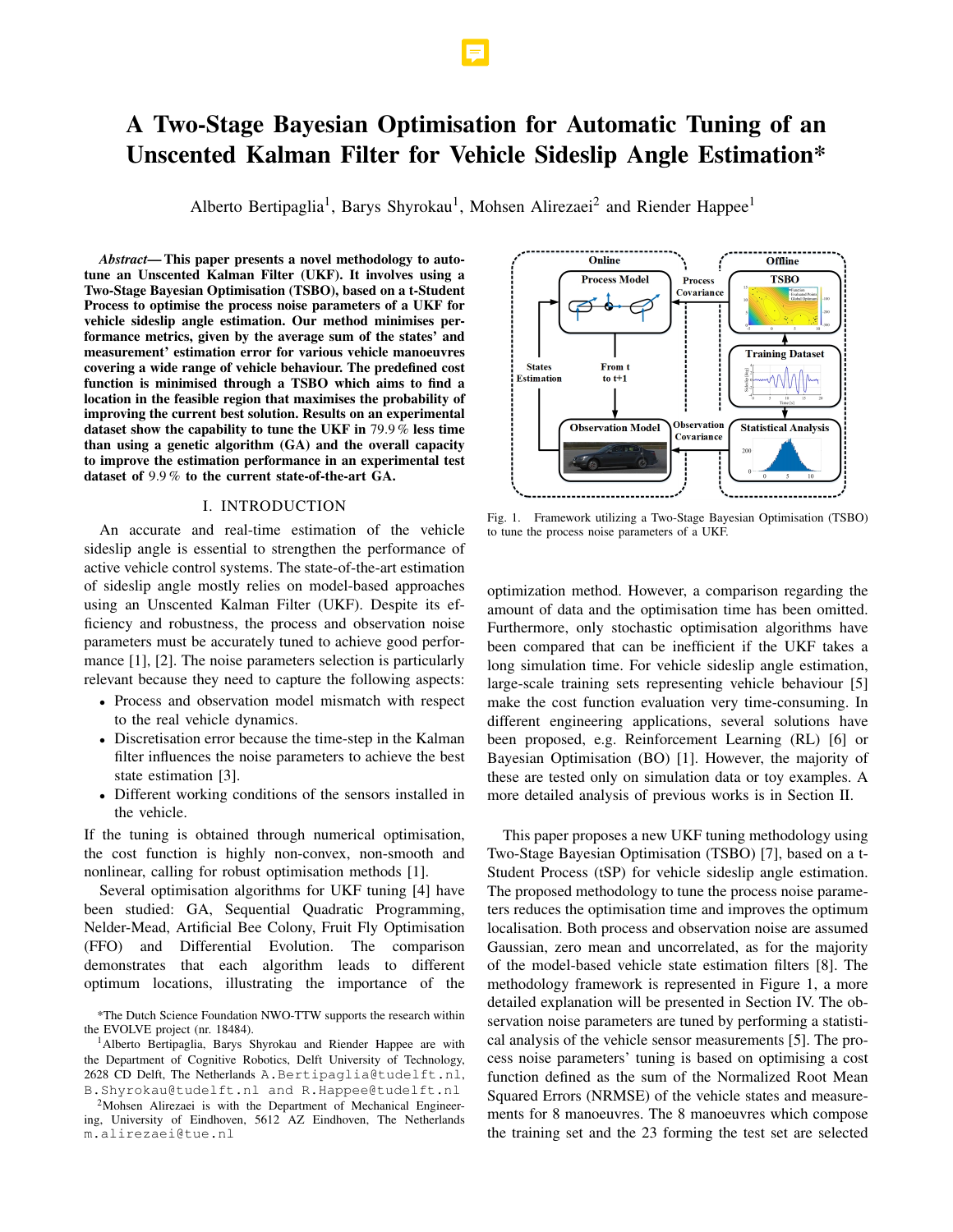from a real-world experimental dataset composed of 216 manoeuvres recorded at the Automotive Testing Papenburg GmbH. The manoeuvres are chosen to cover a wide range of vehicle motions. The cost function is optimised using the modified TSBO [7]. It consists of a fast exploration and a pure exploitation stage to find the optimum, reducing the number of simulations required. Differently from the TSBO proposed in [7], the surrogate model is a tSP to enhance the robustness and the ability to capture heavy-tailed NRMSE. The methodology is experimentally validated using a UKF, but can also be applied to an Extended Kalman Filter (EKF).

# II. PREVIOUS WORKS

Despite the extensive use of UKF for vehicle sideslip angle estimation, the tuning of the process and observation noise parameters is rarely investigated in the literature. The observation noise parameters are usually tuned through statistical analysis, obtained after sensor calibration tests [5]. The only exception is when the observation noise parameters are tuned together with the process noise parameters [9]. This rarely happens because the filter performance depends mainly on the ratio between the eigenvalues of the observation and process covariance matrices. Thus, it is more convenient to fix the observation noise parameters, which can be determined through sensor calibration, and optimise the process noise parameters.The methodologies for process noise parameters tuning can be split into three different categories: *manual tuning*, *metaheuristic* optimisation and *data-driven* techniques. An overview of optimisation algorithms for UKF tuning is shown in Table I.

*Manual tuning* is a trial-and-error approach driven by the user experience. The idea is to perform a grid search in the parameter space and reach the best tuning iteratively. Despite the oversimplicity of the concept, it is still very often used, especially for vehicle sideslip angle estimation [10], because the performance of Kalman filters is stable for a range of process noise parameters settings [5]. The main drawback is the inefficiency of the approach. Moreover, there is no proof to reach the optimal performance. This leads to an unreliable comparison when different filter architectures are analysed.

Thus, Kalman filter tuning with numerical optimisation techniques are widely used. Gradient-based optimisations are the most straightforward algorithms which can be implemented [11], but the non-convex and nonlinear cost functions let them easily be trapped into local minima. Thus, gradientfree optimisation algorithms are introduced. One of the simplest algorithms is the coordinate descent algorithm [2] which consists of a cycling increase or decrease of each parameter of the process covariance. A similar optimisation technique is the downhill simplex algorithm [12], which consists of evaluating the cost function at the simplex vertices of the predefined sample space. After this, the algorithm should converge to the optimum through a series of movements: reflection, expansion, and contraction. Interested reader can find more information on both algorithms in [2] and [12] respectively. These algorithms may easily fall in local optima

#### TABLE I

OVERVIEW OF THE OPTIMISATION ALGORITHM MOST USED TO TUNE THE NOISE PARAMETERS OF NONLINEAR KALMAN FILTER.

| <b>Authors</b>                           | Process noise tuning                           | <b>Dataset</b>      |
|------------------------------------------|------------------------------------------------|---------------------|
| van Aalst, 2018 [10]                     | Manual Tuning                                  | Experimental        |
| Abbeel, 2005 [2]                         | Coordinate Ascent<br>Algorithm                 | Experimental        |
| Powell, 2002 [12]                        | Downhill Simplex<br>Algorithm                  | Simulated           |
| Mazzilli, 2021 [5],<br>Oshman, 2000 [13] | Multi-Objective GA,<br>GА                      | Experimental        |
| Acosta, 2019 [4]                         | FFO                                            | Simulated           |
| Heidfeld, 2021 [9]                       | Simulated Annealing                            | Experimental        |
| Tang, 2021 [6]                           | RL                                             | Experimental        |
| Escoriza, 2021 [14]                      | <b>Recurrent Neural</b><br><b>Network</b>      | Experimental        |
| Chen, 2018 [1],<br>Chen, 2019 [15]       | BO based on<br>Gaussian & t-Student<br>Process | Simulated           |
| <b>Current Paper</b>                     | <b>TSBO</b> with<br>t-Student Process          | <b>Experimental</b> |

when the cost function is non-smooth, so more advanced metaheuristic optimisations have been proposed.

*Metaheuristics* are procedures that can provide an acceptable solution to an optimisation problem with incomplete information about the cost function. Examples of metaheuristic algorithms are: the already cited downhill simplex algorithm [12], GA [13] or the Multi-Objective GA [5], SA [9] and FFO [4]. A comparison of different metaheuristic algorithms for Kalman filter tuning [4] shows that GA and FFO found the best cost function optimum. This explains why GA is the current state-of-the-art for UKF tuning for vehicle sideslip angle estimation, which is applied in many recent publications [5]. GA is an evolutionary algorithm that tries to emulate Darwin's theory of natural evolution. Due to the high number of generations required, GA can be very time-consuming when the cost function is costly to evaluate.

*Data-driven* optimisation algorithms such as BO are based on the creation of a surrogate model, Gaussian Processes GP [1], or tSP [15], using as inputs the tuning parameters and as output the value of the cost function. The surrogate model does not only approximate the cost function, but also it is associated with a model probability distribution. The acquisition function takes this information to find the new parameters with the highest probability of being the best new optimum. Standard BO fits the surrogate model on parameters randomly taken from the sample space, but this can lead to a non-optimal surrogate model. Furthermore, it will require many cost function evaluations if the sample space is broad. Other data-driven approaches can be implemented; for instance, Reinforcement Learning RL can be applied to choose the parameters of the process noise, or RL can compensate for the error of the Kalman filter [6] due to not-optimal process noise parameters. A similar concept is the so-called "KalmanNet" [14] which uses a Recurrent Neural Network RNN to compute the Kalman gain, reducing the problems of non-optimal Kalman tuning. Despite the potential of RL and RNN, the amount of data required to train the Neural Net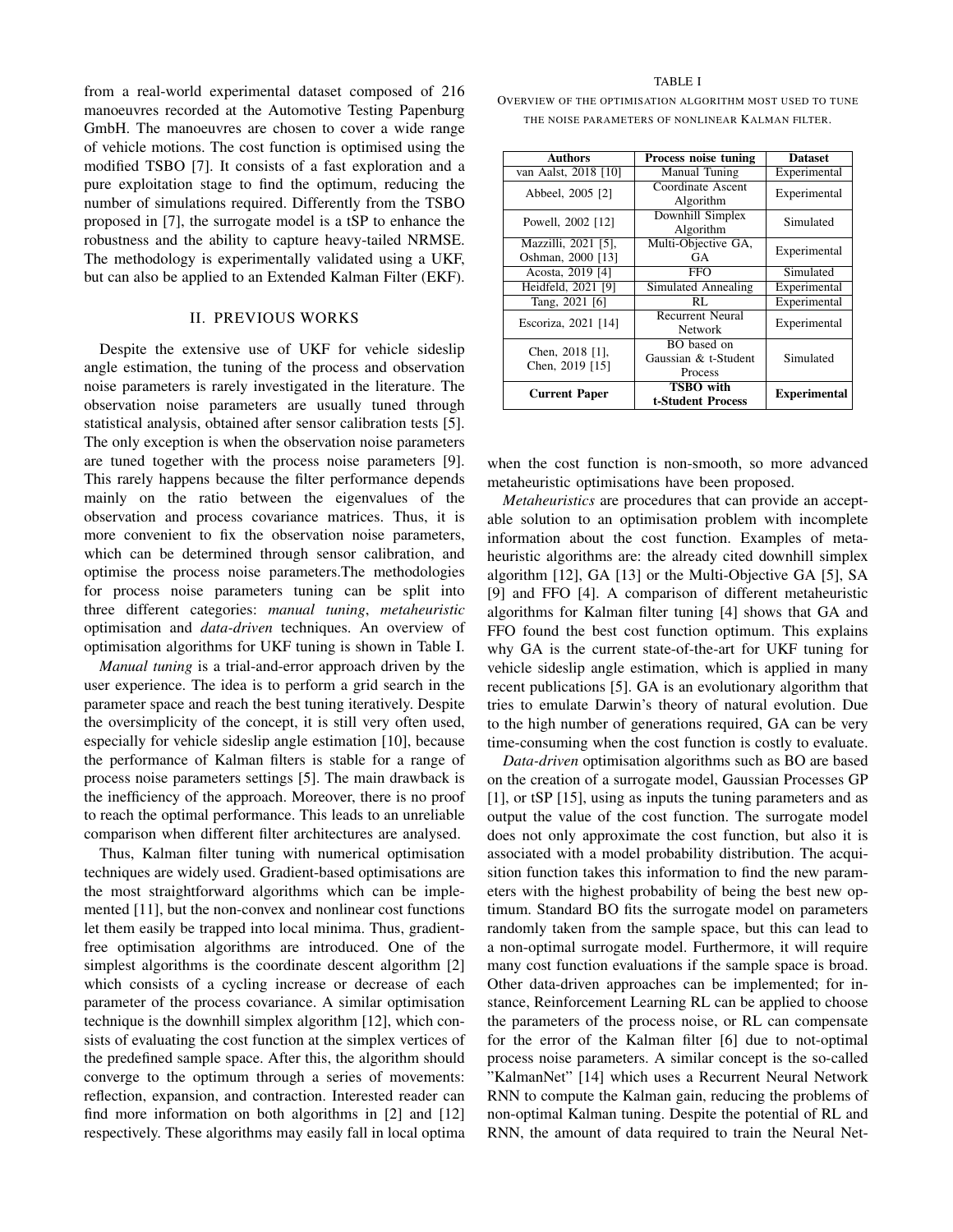works makes them impractical for the tuning/improvement of Kalman filter for sideslip angle estimation.

The main contributions of this paper are twofold. The first is the development of a new TSBO based on a tSP for tuning the process noise parameters of UKF for vehicle sideslip angle estimation. The TSBO in this paper differs from a recent TBSO related to electronic design [7] because the surrogate model is based on a tSP to increase its robustness and ability to reach a better global optimum without increasing the required computational power.

The second contribution is that the developed TSBO reduces the number of simulations required to tune the Kalman filter with respect to the state-of-the-art GA [4], [5] and it improves the accuracy of the tuning respect GA. The tuning performance is tested and validated using an experimental dataset for vehicle sideslip angle estimation.

## III. BAYESIAN OPTIMISATION

Filter tuning consists of minimising a nonlinear, nonconvex and non-smooth cost function due to the reasons already expressed in section I. A minimisation problem is:

$$
\min_{q \in \mathcal{Q}} J(q)
$$
  
where  $Q \subseteq \mathfrak{R}^d$  (1)

where *q* is the parameter vector of dimension *d*,  $J(q)$  is the cost function, and  $Q \subseteq \mathbb{R}^d$  is the solution space. The function  $J(q)$  is a "black-box" function because it is not accessible, but its outputs are observed based on some given inputs. Thus, "black-box" stochastic optimisation algorithms are considered. It is time-consuming to perform a dense sampling of the solution space *Q*, so the algorithm should focus on sampling the subset of *Q* with the highest probability to contain the cost function optimum  $q^*$ . BO can deal with incomplete and sparse knowledge of the solution thanks to its probabilistic approach. It is based on the Bayes' theorem:

$$
P(\text{beliefs} \mid \text{data}) = \frac{P(\text{beliefs}) \times P(\text{data} \mid \text{beliefs})}{P(\text{data})}
$$
 (2)

where data are the available observations of the function  $J(q)$ , beliefs are the beliefs of the shape of  $J(q)$ , and  $P$ (beliefs | data),  $P$ (data | beliefs),  $P$ (beliefs), and  $P$ (data) are the posterior, likelihood, and the marginal probabilities respectively. Thus, BO aims to find  $q^*$  learning the shape of *J* (*q*) through Bayesian inference. The TSBO overcomes the standard BO due to its ability to define a better ratio between exploration (function shape learning) and exploitation (approaching the optimum).

BO can be split into two steps: creating a stochastic process of the cost function, called "Surrogate Model", and building an "Acquisition Function" that uses the surrogate model to approach the optimum  $q^*$ .

# *A. Surrogate Model*

BO approximates the "black-box" cost function through a stochastic process called the surrogate model. It represents a probabilistic prior over the space of functions. The prior is



Fig. 2. GP and sTP model of the cost function varying the process noise parameter related with the vehicle lateral velocity. The tSP allows more outliers and it can follow the measurements better than the GP. The shadow area is the variance of the tSP and the uncertainty for the GP.

updated as soon as the cost function is evaluated thanks to the Bayes' Theorem. Different priors are eligible for being the surrogate model; a partial list comprises: GP, tSP, Bayesian neural networks and polynomial chaos expansion. GP are the current state-of-art because it is a non-parametric model [7], and the Bayesian update step is analytical. Despite this, in this paper a tSP prior is selected for the surrogate model due to two reasons. The first one is that the t-Student distribution allows defining the level of Kurtosis, so it allows much more likely outliers [16], [17] than GP. The second reason is that the observations directly influence the predictive covariance [16], [17]. Both properties are beneficial for the tuning of UKF because the cost function can have discontinuities, for instance, due to the noise. Figure 2 shows the explained differences between tSP and GP modelling in an example that models the cost function varying the process noise parameter related with lateral velocity. It is visible how tSP reduces the influence of the outliers, allowing the mean to have a better fitting.

The tSP is defined as:

$$
f(q) = tSP(m(q), k(q, q'), v)
$$
 (3)

where  $m(q)$  represents the mean which is assumed equal to constant zero mean function because there is no prior [18], ν are the degrees of freedom of the t-Student distribution, which defines the level of Kurtosis, and  $k(q, q')$  is the Kernel function between the inputs pair  $q$  and  $q'$ . The choice of the Kernel is essential to have a reliable model fitting. This paper chooses the automatic relevance determination Matérn  $5/2$  function, due to its generalisation capabilities and interpretability properties:

$$
k_{q,q'} = k(q, q') = \sigma_f^2 \left( 1 + \frac{\sqrt{5}r}{\sigma_d} + \frac{5r^2}{3\sigma_d^2} \right) e^{-\frac{\sqrt{5}r}{\sigma_d}} \tag{4}
$$

where *r* is the Euclidean distance between the two points *q* and  $q'$  calculated as:

$$
r = \sqrt{\left(q - q'\right)^T \left(q - q'\right)}\tag{5}
$$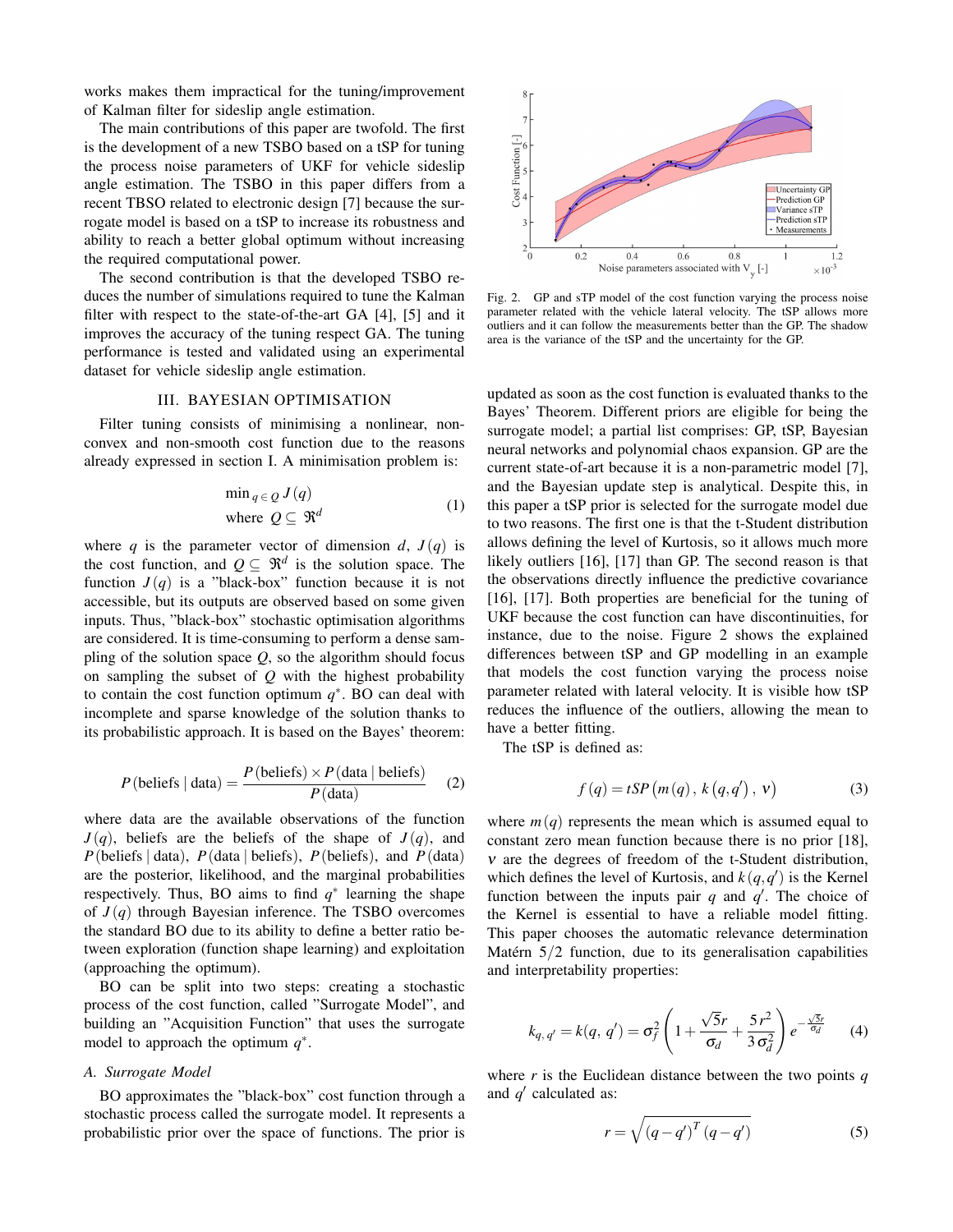where  $\sigma_f$  and  $\sigma_d$  are two hyperparamters, which are trained to minimize the negative log marginal likelihood of the tSP. It is essential to highlight that tSP should be accurate only when there are higher chances of finding the cost function optimum. Thus, every time a new observation is available, the surrogate model is retrained. tSP are implemented using the GPML Matlab Code version 4.2 [19].

# *B. Acquisition Function*

The Acquisition Function AF is responsible for moving the BO towards the optimum region, choosing the next sample point to be evaluated. Thus, it is responsible for defining the ratio between exploration, moving the search towards the area where the surrogate model is uncertain, and exploiting, moving the search towards the area with a higher chance of improving the current optimum. Ideally, the more focus is given to the exploration stage, the higher the chances to find the global optimum; however, it increases the computational time due to a larger number of cost function evaluations.

The next point to be evaluated  $(q_{t+1})$  is usually obtained through an additional optimisation of the AF. This paper evaluates the AF on some candidate points obtained through the process that will be explained in Section IV to avoid further optimisation. The AF is evaluated on the candidate points [17], [19] according to:

$$
\hat{\mu}_{tSP}(q_{t+1}) = k_{q,q}^T K_{\tilde{q},\tilde{q}}^{-1} f(\tilde{q})
$$
\n(6)

where  $\tilde{q}$  are the sampling points already evaluated,  $\hat{\mu}_{tSP}$  is the posterior mean of a tSP for a new sampling point *q* and *k* is defined in Eq. 4.

$$
\hat{\sigma}_{tSP}^{2}(q_{t+1}) = \left(\frac{\nu + f(\tilde{q})^{T} K_{\tilde{q}, \tilde{q}}^{-1} J(\tilde{q}) - 2}{\nu + |D| - 2}\right) \times (k(q, q) + -k_{q, \tilde{q}}^{T} K_{\tilde{q}, \tilde{q}}^{-1} k_{q, \tilde{q}})
$$
(7)

where  $\hat{\sigma}_{tSP}$  is the posterior covariance, and *D* is the set of samples  $D = [(\tilde{q}_1, J(\tilde{q}_1)), (\tilde{q}_2, J(\tilde{q}_2)), (\tilde{q}_3, J(\tilde{q}_3)), \ldots].$ 

Two AFs are selected: the Expected Improvement (EI) and the Confidence Bound Minimisation (CBM) [20].

The EI is defined as:

$$
EI_{tSP}(q) = \hat{\sigma}_{tSP}(q) \left(\frac{v}{v-1}\right) \left(1 + \frac{z_s^2}{v}\right) \phi(z_s) + \\ + \left[\hat{y} - \hat{\mu}_{tSP}\right] \Phi(z_s) \quad (8)
$$

where  $\phi(z_s)$  and  $\Phi(z_s)$  are the probability density function and the cumulative distribution function of an univariate standard t-Student's random variable,  $z_s$ , and  $\hat{y}$  is the current optimum sampled by the BO.

The CBM is formulated as:

$$
CBM_{tSP}(q) = \hat{\sigma}_{tSP}(q) \sqrt{\beta} + [f^* - \hat{\mu}_{tSP}] \tag{9}
$$

where the  $\beta$  defines the ratio between exploitation and exploration, and  $f^*$  is the best known optimum, representing the prior knowledge of the optimum.

# IV. TWO-STAGE BAYESIAN OPTIMISATION

This paper proposes an evolution of the BO to tune the process noise parameters of the UKF. It is called TSBO, code by [7], and aims to reduce the number of function evaluations, and improve the ratio between exploitation and exploration. The trade-off improvement is obtained thanks to the subdivisions of the BO in two stages. The first, "fast exploration", aims to find the sample space region where the optimum is contained. The second, "pure exploitation", aims to fine-tune the restricted sample space obtained from the first stage. The first stage allows starting the surrogate model training from a single evaluation at the centre of the sample space. This allows the user not to evaluate a random set of process noises to fit the first surrogate model.

# *A. Fast Exploration*

The fast exploration aims to narrow the sample space  $Q \subseteq \mathbb{R}^d$  where the BO search the optimum as fast as possible. It consists of subdividing the sample space into  $2<sup>d</sup>$  hyper-rectangles. Every hyper-rectangle centre point is a candidate point, which the AF evaluates to choose the next sampling point  $q_{t+1}$  where the cost function is evaluated. The following sampling point is not obtained as in the standard BO through an auxiliary optimisation of the AF, but it is the candidate point with the maximum value of the AF between the other candidate points. The cost function is only evaluated at points  $q_{t+1}$ . A new set of hyper-rectangles is generated starting from the hyper-rectangle enclosing the best candidate point. The two available AFs, EI and CBM, are alternatively used to evaluate the candidate points. After a predefined number of iterations *MAXAF*, the AF which would have had the greatest gain to the optimisation is selected as final AF.

The fast exploration stage is repeated until the euclidean distance between the new best sampling point *qt*+1, *max* and the previous best sampling point *qt max* is below a userdefined threshold *T RFE* for a number of times *MAXFE*:

$$
n = \begin{cases} n+1, & \text{if } ||q_{t+1,max} - q_{t,max}|| < TR_{FE} \\ 0, & \text{otherwise} \end{cases} \tag{10}
$$

Every time the cost function is evaluated and a new measurement is available; the surrogate model is retrained to improve the fitting with the black-box function.

Algorithm 1 sums up the fast exploration stage of the TSBO.

# *B. Pure Exploitation*

The pure exploitation stage follows a procedure similar to the fast exploration, but it specialises in refining the optimum position. The first step is the computation of the sample space  $\tilde{Q}^d$  around the optimum computed in the fast exploration stage:

$$
\tilde{\mathcal{Q}}^d = \begin{bmatrix} (1 - \alpha) q_1^* & (1 + \alpha) q_1^* \\ \vdots & \vdots \\ (1 - \alpha) q_d^* & (1 + \alpha) q_d^* \end{bmatrix} \tag{11}
$$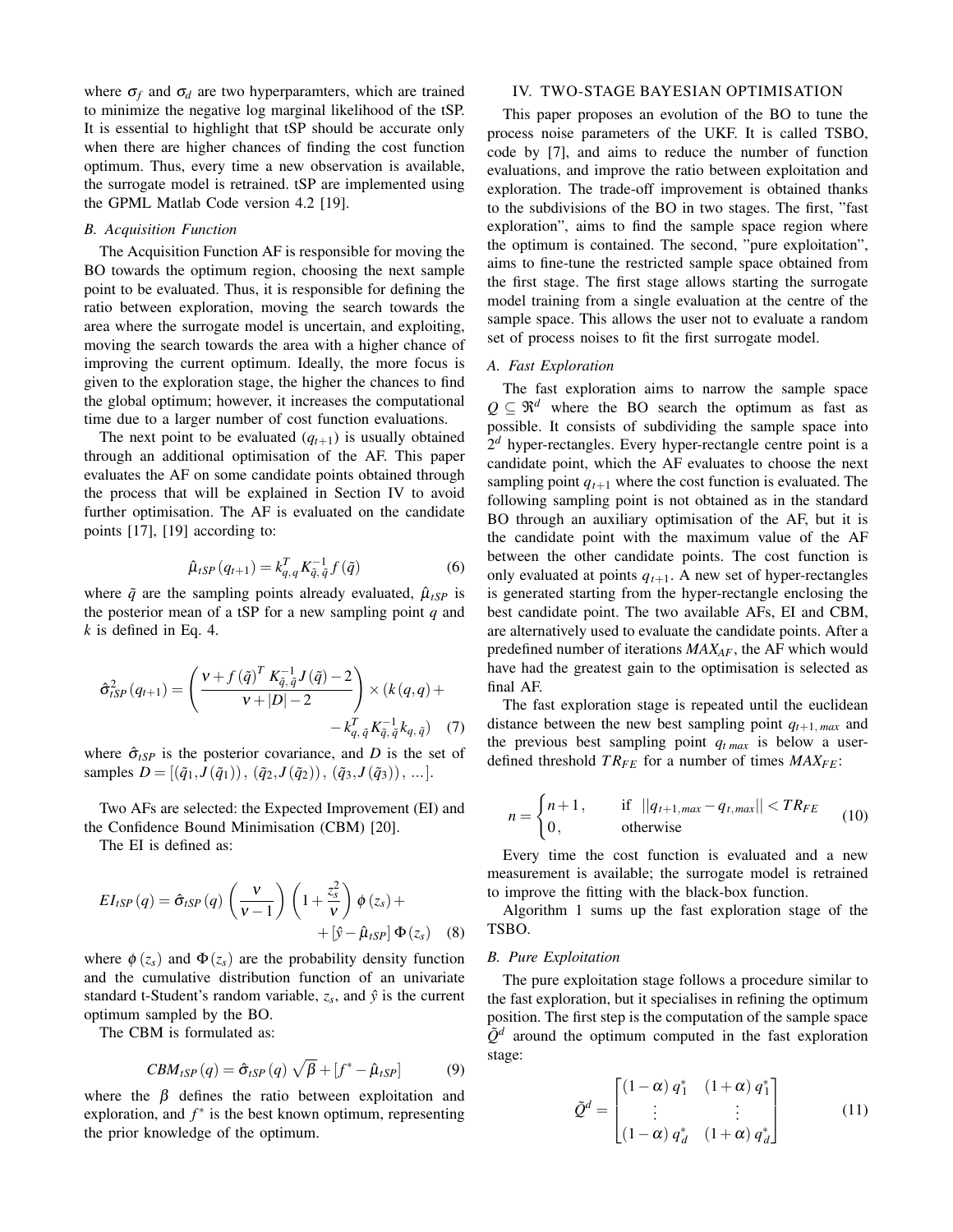# Algorithm 1 Fast Exploration stage of the TSBO

| <b>Require:</b> A sample space $Q$ and an evaluated sampling point |
|--------------------------------------------------------------------|
| at the center of $O$                                               |
| Fit the tSP Surrogate model                                        |
| Subdivide Q in $2^d$ hyper-rectangles                              |
| while $n \leq MAX_{FF}$ do                                         |
| Compute candidate points at the center of hyper-                   |
| rectangles                                                         |
|                                                                    |

Evaluate AF at the candidate points

Pick the candidate points with the maximum AF

$$
\begin{aligned} \text{if } ||q_{t+1\max} - q_{t\max}|| < TR_{FE} \text{ then} \\ n+1 &\leftarrow n \\ \text{else if } ||q_{t+1\max} - q_{t\max}|| \geq TR_{FE} \text{ then} \\ n &\leftarrow n \end{aligned}
$$

end if

Evaluate the cost function in the sampling points

Train the tSP of the Surrogate with the new observation Subdivide the hyper-rectangle which were enclosing the best candidate points in  $2<sup>d</sup>$  hyper-rectangles

# end while

#### Algorithm 2 Pure Exploitation stage of the TSBO

**Require:**  $n = MAX_{FE}$ 

**while**  $n_{iter}$  ≤ *MAX<sub>PE</sub>*, and the output from Algorithm 1 **do** Compute candidate points at the center of hyperrectangles

Evaluate AF at the candidate points

Pick the candidate points with the maximum AF

Evaluate the cost function in the sampling points

if  $n_{iter} \leq MAX_{SM}$  then

Train the tSP of the Surrogate with the new observation

end if

Subdivide the hyper-rectangle which were enclosing the best candidate points in  $3<sup>d</sup>$  hyper-rectangles end while

where  $\alpha$  is a hyper-parameter that defines how wide the sample space should be, and  $q_i^*$  is the optimum sampling point obtained in the fast exploration stage. The new sample space  $\tilde{Q}^d$  is divided into  $3^{\tilde{d}}$  hyper-rectangles to have more candidate points to evaluate. The higher number of candidate points helps the pure exploitation stage to converge faster to the global optimum of the function. The rest of the procedure is the same of the fast exploration. The only difference is that when the number of evaluated sampling points *niter* is higher than a predefined threshold *MAXSM*, the tSP is no more retrained.

Algorithm 2 summarises the pure exploitation stage of the TSBO, which is iterated until *niter* is lower than a userdefined threshold *MAXPE*.

#### V. APPLICATION: UKF TUNING

The proposed TSBO based on tSP is tested on the tuning of the process noise parameters of a UKF for vehicle sideslip angle estimation. In this paper, the single-track model with tyre axle forces computed by the Dugoff tyre is chosen as the vehicle model. The states are the longitudinal velocity at the Center-of-Gravity CoG  $V_x$ , the lateral velocity at the CoG  $V_y$  and the yaw rate  $\psi$  while the vehicle measurements are the  $V_x$ , the lateral acceleration at the CoG  $a_y$  and the  $\psi$ . The vehicle sideslip angle  $\beta_s$  is obtained as  $\beta_s = \arctan \frac{V_y}{V_x}$ .

## *A. Dataset*

All the manoeuvres that compose the training set and test set are taken from a real-world experimental dataset composed of 216 manoeuvres which correspond to 2 hrs of driving. It puts together standard vehicle dynamics manoeuvres, e.g. double lane change, slalom, random steer, J-turn, spiral, braking in a turn, and steady-state circular tests, together with recorded laps at the Papenburg track. All manoeuvres were performed on dry asphalt with tyres inflated according to the vehicle specifications.

All manoeuvres are recorded using the BMW test platform instrumented by the inertial measurement unit, wheel force transducers for all four wheels, GPS and an optical sensor from Corrsys-Datron to measure the sideslip angle. The high-end optical speed sensor is not present in consumer vehicles and will be used as a reference for TBSO tuning and validation.

The UKF should be tuned for different working conditions, so various vehicle maneuvers are jointly considered in the training set. The training set is composed of 8 manoeuvres: 1 braking in a turn, 1 skidpad, 2 J-turn, 2 slaloms and 2 lance change.

A test set composed of 23 manoeuvres is taken to prove the generalization capability of the approach. All 23 maneuvers of the test set are different from the training set even if, some of them have similar characteristics. The manoeuvres are: 2 braking in a turn, 2 skidpad, 5 J-turn, 4 slalom, 4 lane change, 2 random steer, 1 lap track and 3 spiral. The characteristics of the manoeuvres cover a wide range of vehicle driving behaviours and different settings of the Electronic Stability Control.

# *B. Cost Function Formulation*

In this paper, the UKF tuning aims to improve the accuracy of the vehicle state estimation, therefore, this paper focuses on an objective function defined by minimising the Normalised Root Mean Squared Error NRMSE rather than maximising the negative log-likelihood [2].

The minimisation problem is described as:

$$
\min_{q \in Q} J(q)
$$
\nwhere  $Q = \begin{bmatrix} q_{1,min} & q_{1,max} \\ \vdots & \vdots \\ q_{d,min} & q_{d,max} \end{bmatrix}$ 

\n(12)

where *J* is the cost function defined as:

$$
J = W_1 E_{\beta} + W_2 E_{\psi} + W_3 E_{a_y}
$$
  
where  $E_j = \sqrt{\frac{\sum_{i=1}^{N_{man}} (NRMSE_{j,i})^2 N_{s,i}}{\sum_{i=1}^{N_{man}} N_{s,i}}}$  (13)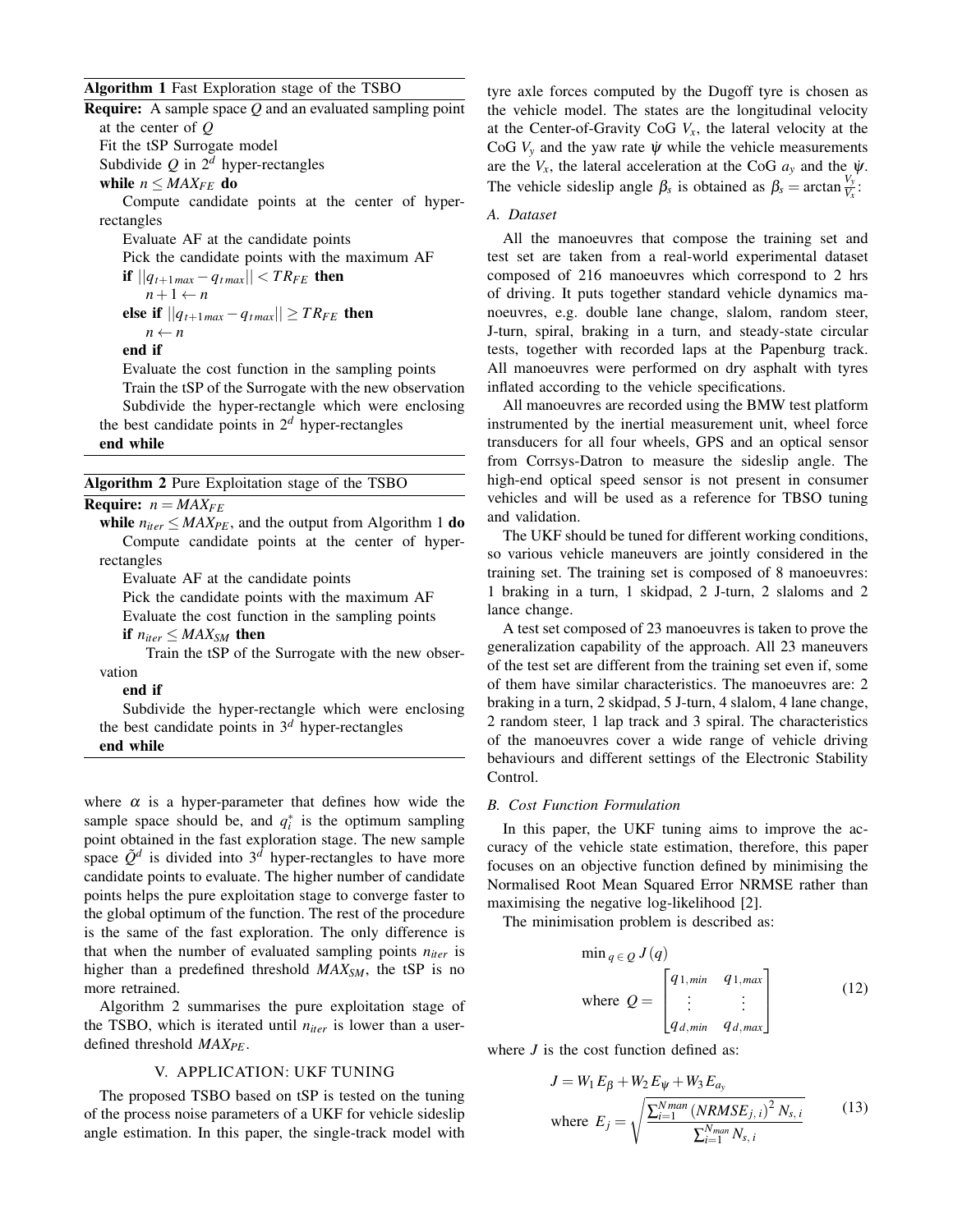where  $W_1$ ,  $W_2$ ,  $W_3$  are the weights of the cost function,  $N_s$ is the length of the manoeuvre measured in sampling points, *Nman* is the number of manoeuvres considered in the training set, and *NRMSE* is computed as follow:.

$$
NRMSE = \sqrt{\frac{\sum_{k=1}^{N_s} (\hat{X}_k - X_k)^2}{N_s}} \frac{1}{\max(|X|)}
$$
(14)

where *X* and  $\hat{X}$  are the vectors of the measured and estimated states respectively.

## *C. Key Performance Indicator*

The accuracy of the estimation of sideslip angle is evaluated through the use of the root mean squared error RMSE, maximum absolute error MAE, the RMSE and the MAE when the absolute vehicle acceleration  $a<sub>v</sub>$  is greater than  $4 \text{ m/s}^2$ , which are respectively abbreviated with RMSE<sub>NON</sub> and  $MAE<sub>NON</sub>$ . The latter is used to analyse how the UKF tuning is especially relevant when the vehicle behaves in a nonlinear way.

#### VI. RESULTS

The performance in terms of minimisation time and optimum localisation of the TSBO based on tSP is compared with the current state-of-the-art technique GA and with a TSBO based on GP. All optimisations perform in the same sample space *Q* where all the process noise parameters for  $V_x$ ,  $V_y$  and  $\psi$  vary from 10<sup>-10</sup> to 1.

The optimisation parameters for TSBO based on tSP and GP are summarised in Table II. The parameters for GA are summarized in Table III.

The optimum cost and optimisation time for the TSBO based on tSP, TSBO based on GP and GA are summarised in Table IV and Figure 3.

Figure 3 shows how both TSBOs approach the global optimum faster than GA. Where TSBO converges after 40 evaluations of the cost function, the GA needs at least 220 evaluations, resulting in TSBO being on average 79 % faster than GA. Thus, TSBOs are particularly convenient when the cost function evaluation is computationally heavy,

TABLE II USER-DEFINED PARAMETERS FOR TSBO OPTIMISATIONS.

| <b>Parameters</b>   | TSBO - tSP                  | TSBO - GP           |  |
|---------------------|-----------------------------|---------------------|--|
| Likelihood function | t-Student 's                | Gaussian            |  |
| Inference           | Variational<br><b>Bayes</b> | Exact               |  |
| Kernel function     | Matérn ARD<br>5/2           | Matérn ARD<br>5/2   |  |
| Mean function       | Constant                    | Constant            |  |
| ν                   | 15                          | NA                  |  |
| $MAX_{FF}$          | 15                          | 15                  |  |
| $MAX_{PF}$          | 40                          | 40                  |  |
| $MAX_{SM}$          | 38                          | 38                  |  |
| $TR_{FE}$           | $0.01$ $\parallel$<br>$q^*$ | 0.01<br>$a^{\circ}$ |  |
|                     | 0.01                        | 0.01                |  |
| $\alpha$            | 0.15                        | 0.15                |  |
| $W_1, W_2, W_3$     | 5, 1, 1                     | 5.1.1               |  |

## TABLE III USER-DEFINED PARAMETERS FOR GA OPTIMISATION.

| <b>Parameters</b>     | GA    |
|-----------------------|-------|
| Population size       | 15    |
| Max generations       | 15    |
| Élite count           | 0.75  |
| Crossover fraction    | 0.8   |
| $W_1$ , $W_2$ , $W_3$ | 5.1.1 |

# TABLE IV NUMERICAL RESULTS OF THE OPTIMUM COST FUNCTION AND OPTIMISATION TIME USING DIFFERENT ALGORITHMS FOR UKF TUNING.

| Algorithm     | Total cost [-] | Optim. time [s] |
|---------------|----------------|-----------------|
| Manual tuning | 1.714          | NA              |
| GA            | 0.378          | 1599            |
| TSBO - GP     | 0.400          | 306             |
| $TSBO - tSP$  | 0.316          | 320             |

for instance, due to numerous manoeuvres considered in the training set. Despite the faster optimisation, TSBO based on tSP reaches an optimum 16.4 % lower than the GA optimum. The proposed algorithm outperforms the state-of-the-art approach both in terms of optimisation time and optimisation accuracy. TSBO based on GP is 4.4 % faster than TSBO based on tSP. The rise in optimisation time is due to the surrogate model's training phase, which is slower for the tSP due to the more optimisation parameters. The better optimisation accuracy, 21 %, of the tSP than the GP is due to the higher Kurtosis of the t-Student's distribution which makes the non-parametric model capable of dealing with outliers. A much higher optimisation accuracy compensates for the slight higher computational time.

Table V presents the RMSE, MAE, RMSE<sub>NON</sub> and  $MAE<sub>NON</sub>$  of the sideslip angle for the various optimised UKFs. The reported values are the average of all manoeuvres composing the training set. Table V highlights how the cost function's minimisation is related to the KPIs used



Fig. 3. Performance comparison of TSBO based on tSP, TSBO based on GP and GA.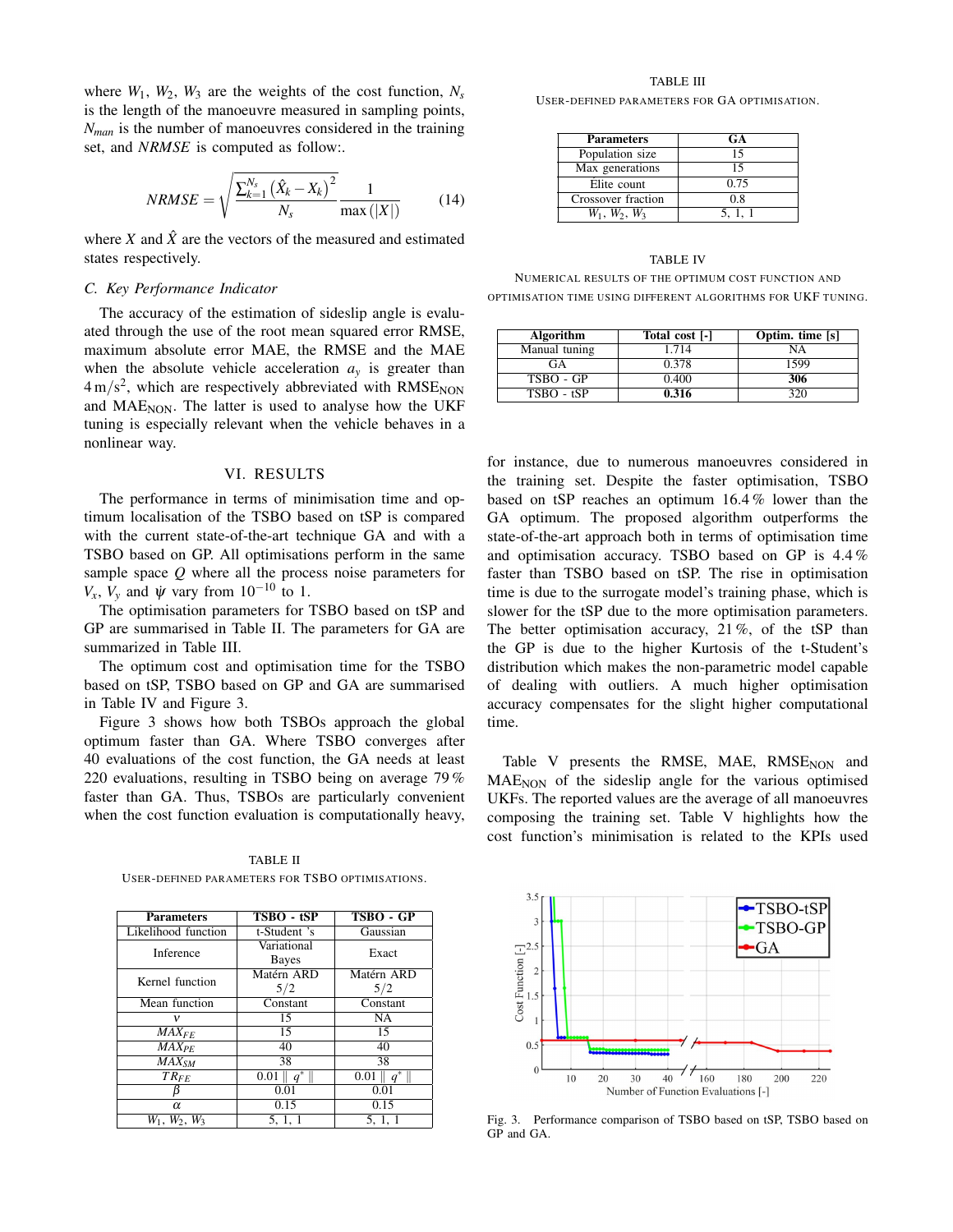TABLE V COMPARISON OF THE AVERAGE KPIS FOR THE UKF TUNED BY MANUAL TUNING, GA, TSBO BASED ON GP AND TSBO BASED ON STP. RESULTS OF THE TRAINING SET.

| KPI                                | <b>Manual</b> | <b>GA</b> | TSBO-<br>GP | TSBO-<br>tSP |
|------------------------------------|---------------|-----------|-------------|--------------|
| <b>RMSE</b><br>[deg]               | 1.028         | 0.500     | 0.634       | 0.423        |
| <b>MAE</b><br>[deg]                | 1.196         | 0.900     | 1.252       | 0.765        |
| <b>RMSENON</b><br>[deg]            | 0.716         | 0.568     | 0.855       | 0.428        |
| <b>MAE</b> <sub>NON</sub><br>[deg] | 0.818         | 0.671     | 0.961       | 0.587        |

to compare the estimation accuracy because TSBO based on tSP outperforms the other algorithms. On average, the RMSE of the sideslip angle optimised with tSBO based on tSP is 15.4 % lower than the one with GA, and the MAE is 15 % lower. Particularly important is the improvement of the  $RMSE<sub>NON</sub>$  and of the  $MAE<sub>NON</sub>$  because when the  $|a_y| \geq 4 \text{ m/s}^2$  the sideslip angle estimation becomes more critical for vehicle stability control. The UKF optimised by the TSBO based on tSP reduces the  $RMSE<sub>NON</sub>$ , and the MAE<sub>NON</sub> of the UKF optimised by GA of 24.6  $%$  and 12.5 %, respectively. The accuracy of the UKF tuned by GA is higher than the one optimised by TSBO based on GP.

Table VI reports the same information as Table V, but for the test set, to check that the numerical optimisation algorithms do not overfit the training set leading to worse performance in other manoeuvres. Table VI shows that TSBO based on tSP still behaves better than all other algorithms for the 4 KPIs, proving better performance in tuning the process noise UKF parameters. On average, the RMSE of the sideslip angle optimised with tSBO based on tSP is 9.9 % lower than the one with GA, and the MAE is 17.6% lower. The improvement of the  $RMSE<sub>NON</sub>$  and of the  $MAE<sub>NON</sub>$  is particularly significant because when the  $|a_y| \geq 4 \,\text{m/s}^2$ , the sideslip angle estimation becomes more critical for vehicle stability control. The UKF optimised with the TSBO based on tSP reduces the  $RMSE<sub>NON</sub>$ , and the MAE<sub>NON</sub> of the UKF optimised with GA of  $10.6\%$  and 9.8 %, respectively. The improvement in the test set is lower than the one obtained in the training set but still particularly relevant, especially for what concerns the MAE.

Figure 4 shows the relative improvement of the UKF tuned by TSBO based on tSP and GA in 6 different maneuvers of the test set. The relative improvement is measured with the RMSE of the sideslip angle,  $a<sub>y</sub>$  and  $\dot{\psi}$ . In 5 out of 6 maneuvers the TSBO reaches higher performance than the GA. The spiral maneuver is the only one which shows a degraded accuracy in the RMSE of sideslip angle of 8 %. Performance degradation in this particular maneuver is considered acceptable due to the various driving conditions of the test set. The relative improvement is significant especially for the sideslip angle and for the  $a<sub>y</sub>$ , while the



Fig. 4. Relative improvement of the UKF tuned by TSBO based on tSP with respect to the UKF tuned by the state-of-the-art GA. The improvement is measured through the sideslip angle's RMSE for 6 different maneuver chosen from the test set.



Fig. 5. Sideslip angle estimation in a skidpad maneuver.

 $\dot{\psi}$  does not have this. The reason is that the  $\dot{\psi}$  has lower maximum absolute error compared with the other variables, so the relative improvement is less noticeable. Figure 4 shows how TSBO can enhance the performance of the UKF for both transient (J-turn, slalom) and steady state (skidpad) maneuvers. Significant is the improvement in the skidpad, see also Figure 5. The reason is that during a steady-state maneuver the vehicle yaw acceleration is almost null so the difference between estimated and measured tyre forces becomes essential for the  $V_y$  estimation. The best way to reduce the tyre force error is to optimise the process noise parameters.

Despite this, the improvement in sideslip angle estimation is noticeable also for a J-turn, see Figure 7, and a slalom

TABLE VI COMPARISON OF THE AVERAGE KPIS FOR THE UKF TUNED BY MANUAL TUNING, GA, TSBO BASED ON GP AND TSBO BASED ON STP. RESULTS OF THE TEST SET.

| KPI                                | <b>Manual</b> | GA    | TSBO-<br>GP | TSBO-<br>tSP |
|------------------------------------|---------------|-------|-------------|--------------|
| RMSE<br>[deg]                      | 0.577         | 0.383 | 0.431       | 0.345        |
| <b>RMSE</b><br>[deg]               | 0.672         | 0.529 | 0.689       | 0.436        |
| <b>RMSE<sub>NON</sub></b><br>[deg] | 1.328         | 0.860 | 1.030       | 0.769        |
| <b>MAE</b> <sub>NON</sub><br>[deg] | 1.047         | 0.746 | 0.902       | 0.673        |